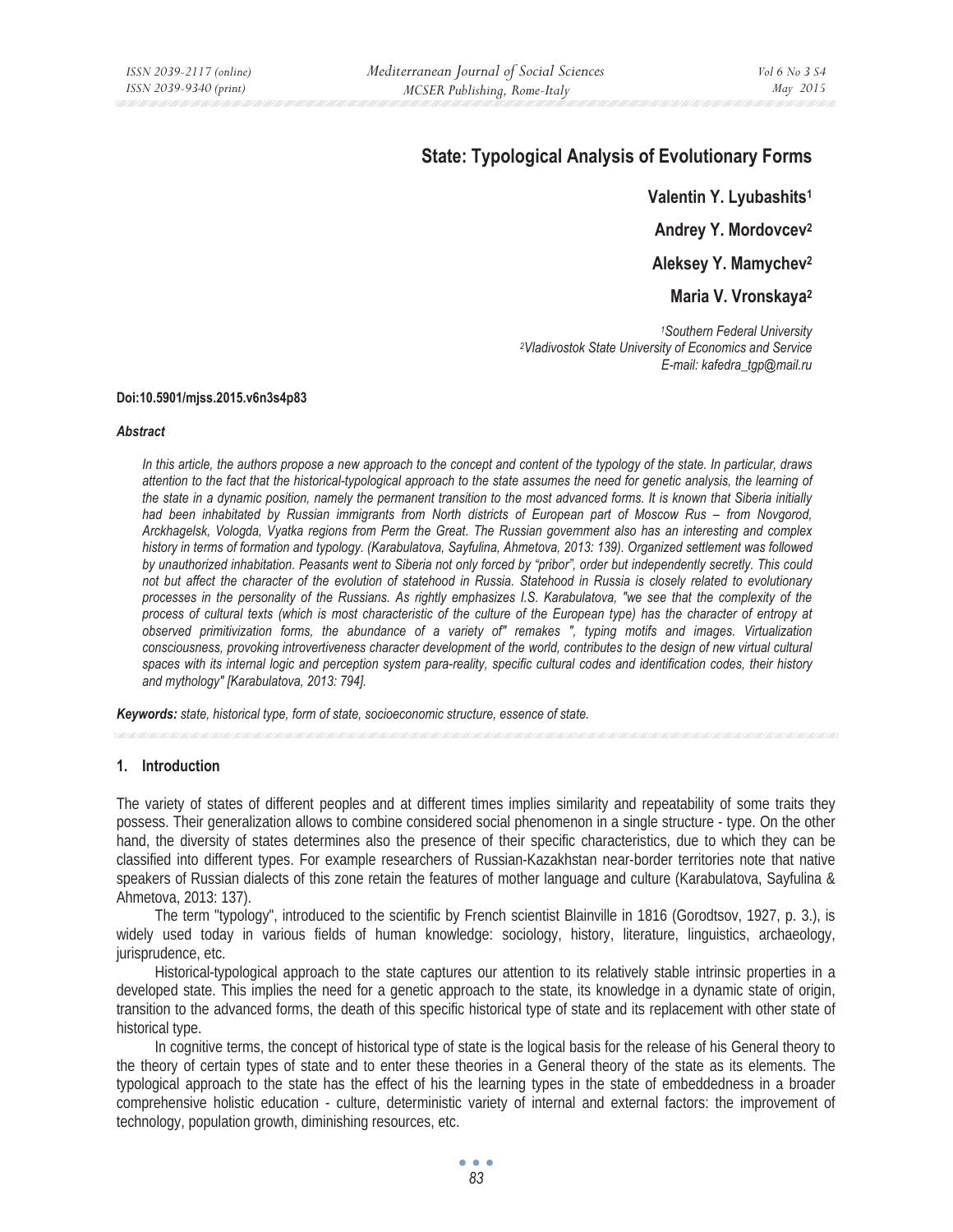# **2. Literature Review**

In science there are different approaches to the typology of the society and the state and the forms of their historical development. So, G. Jellinek bases the classification of states on their organization and functions, as well as from the nature of the relationship between the individual and the state. Guided by these features, Jellinek relates Oriental, Greek and Roman states to three different types of states (Jellinek, 1903, p. 22). In addition to these types, he highlights the medieval and the modern state (Jellinek, 1903, p. 186).

A similar classification of types of state gives Russian historian N. I. Karyev. He identifies six types of states: the state-city, Oriental despotism, manor, class monarchy, Western European absolute monarchy and a constitutional state (Karyev, 1905, p. 71).

Significant place in the typology of the state takes the theory of two main types of statehood: democracy and autocracy. For example, Gans Helsen believes that typification of the modern states must be based on the "ideas of political freedom" (Helsen, 1946, p. 284).

French author Raymond Aron also distinguishes between two main types of modern state system in whichever the governor is whether a multi-party or single-party system (Aron R., 1965, ɴ. 234).

American Professor Maciver, in his turn, divides the state into two types: a) dynastic where the General will (the state) does not express the will of the majority of citizens, and b) democratic, in which the common will reflect the will of the whole society or the majority of it (Maciver, 1964, p. 342-343).

The most common criterion of typology of states, which is widely used in the framework of theory of state and other sciences, until recently was considered a socio-economic formation. It is a historical type of society based on a particular mode of production and acting as a critical stage in the progressive development of mankind.

Each socio-economic formation is characterized by a certain type of production relations. Each of them has, along with world history, their very own laws of occurrence and development. Over the economic basis of each socio-economic formation rises corresponding add-ons as a set of ideas, theories, beliefs, ideas, institutions, and agencies, and systems emerging relations between them. Each social class formation corresponds to a specific historical type of state. Changing from one socio-historical formations of the other marks the changing system of industrial relations - the economic base, emerging on the bases of add-ons, along with the appropriate type of state.

One of the most popular classifications of political forms belongs to the American researcher Elmano Servis. He first noted that presented by Oberg structural types, at the same time represent successive evolutionary stages. Servis has identified four historical types: local groups; tribe; chiefdom; early state. Already in an early state the central authority receives a monopoly on legitimate use of force. Namely here appears writing, civilization, cities. This scheme during the last three decades has repeatedly supplemented and specified.

Richard Adams, using a typology of Servis, looked at the evolution of forms of power as a sequential increase of control over the energy of society. He also proposed a global design that includes six levels of social integration: local groups; chiefdoms or province; state or Kingdom; national; international and world levels. An important addition was the splitting of these levels into two parallel flows - centralized and coordinated unit. So, on the third level in the category of centralized units are included the city-state and Kingdom, and in the group agreed units - alliances, religious associations, and the formation of the (Adams, 1975).

Equally important for the development of the theory of politogenesis was a discussion about the origin and nature of the state. In it active participated M. Fried and E. Servis. Fried, by the way, offered a different from Servis' typology: "egalitarian society - ranked society - stratified society - state" (Fried, 1967). Fried believed that the state arises as a result of conflict resolution in a stratified society. Servis insisted on that the formation of the state is connected with the necessity of integration, because it is complicating. Discussion on these issues is not ended, and its continuation is observed in the Russian science. Important is the inclusion in the national science of neoevolutionism theories "of chiefdoms and early states". It may include the concept of "power-property", developed by L.S. Vasiliev (Lubashic, Mordovtsev & Mamishev, 2013).

It should be noted that recently in works on the theory of states there is a tendency to withdraw from the consideration of the historical types, for the reason that the basis of the typology is the Marxist doctrine of socialeconomic formations. However, as rightly noted by V. A. Rjevskiy, it is well known that in the process of historical development of society has never been a state at all, were only a particular state of a particular type (Rjevskiy, 1992, p. 13; & Lubashic, Mordovcev & Mamichev, 2010).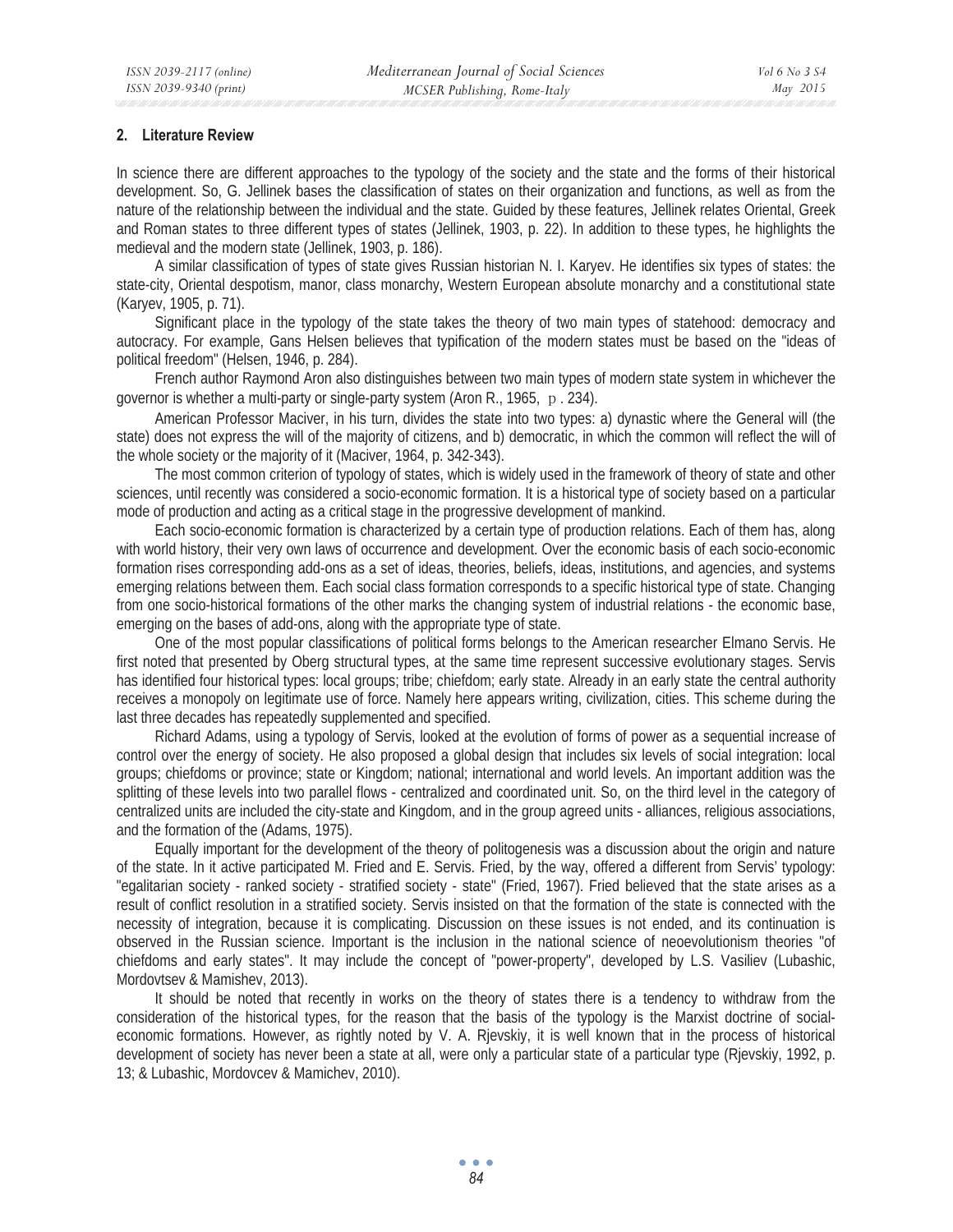## **3. Methods and Materials**

The present study is based on a multidimensional, complex analysis at considering the evolution of the state and the allocation of specific, concrete historical types of the state. The typological approach to the state has the effect of learning of its types in the condition of embeddedness in a broader comprehensive holistic education - culture, deterministic variety of internal and external factors: the improvement of technology, population growth, diminishing resources, etc.

To classify the evolutionary form of the state is possible only on the basis of a number of theoretical and methodological principles. These include as a priority the principle of substantiality, taking into account the main characteristics that determine the quality of social regimes that specifies, in their turn, the specifics of the political and legal regimes.

The development of the concept of "mode ("human mode"), which is actively operated by Dutch scientists Y. Goudsblom and F. Speer, was continued by the Russian philosopher and political scientist N. Rozov, who identified four types of human modes corresponding to the four ontological spheres:

- eco-technological regimes (material aspects of human interaction with nature; demographic processes);
- mental modes (regular processes of the psyche and communication of individuals, groups, communities);
- social modes (regular military, political, economic, moral, legal and other interactions).

These theoretical and methodological foundations and principles appears as required in the analysis of the types and evolution of states.

## **4. Results and Discussions**

On the background of the new quest of global socio-philosophical thought became apparent extremes and unilateralism of formational structure of society. These extremes become apparent: first, in the absolute economic basis of the structure of society; secondly, in the systemic underestimation of the value of the intangible economic factors, social structures, such as political, cultural, ethnic, etc.; thirdly, in the stiffness of information of the structural relationships, their weak variance with regard to specific circumstances and stages of development of historical periods, regions, countries; fourthly, in the tendency to "superimposition" of formational patterns on the characteristics of any given society, the adjustment of its features under formational scheme; fifthly, in excess, contrasting structural patterns as "correct" other models in the structure of society as idealistic and misguided (Gurevic, 1990).

As rightly noted by M.N. Marchenko, based on this criterion, it should not be absolutized and only the right should be considered, as a kind of "universal" criterion of typing of states. For, firstly, besides him, as it is known, there are other, albeit less General, criteria for the typing of the state, the integrated use of which helps to make a better, strictly a reasonable classification of the phenomena in question. And secondly, the criterion according to which the state is determined only by the material to a particular socio-economic structure, needs serious clarification. Because the world has always existed and there are many other so-called transition countries and legal systems that "do not fit" in the framework of one or another formation (General theory, 2001, p. 181).

There are numerous definitions of historical type of state, which are found in the scientific literature, especially political-legal, differ little from each other. "The type of state as approved in edition 1980, is called being under development and is ultimately founded in the nature of the economic system class society complex essential features, in which the state differs from the other states" (Theory of state and law, 1980, p. 78).

Similar definitions are characteristic of other publications (Theory of state and law, 1977), as well as monographs (Petrov, 1967, p. 21). "The type of state and law refers to a logical extent in the development of state and legal systems that exist within the same socio-economic structure, characterized by the unity of the economic base, class entity and external forms of existence" (Theory of state and law, 1987, p. 142). In relatively recent publications on the General theory of state and law the historical type of state is seen as a set of basic traits that are typical of states and legal systems of a certain socio-economic structure that expresses their class nature, content and social class assignment (General theory of state and law, 1996; Theory of state and law, 2000; & Theory of state and law, 2007).

In addition, many definitions historical type of state is regarded as a number of characteristic features and peculiarities of the state. To determine and assign a state to a particular historical type, it is necessary to know its features and properties, however, the analysis of these traits in determining historical type turns them into self-sufficient magnitude, since they are detached from the phenomena, i.e. the state itself. Thus the historical type of state is deprived of the historical reality, as a separate structural integrity of education.

It should be noted that in the interpretation of historical type of state should be proceeded from the following: first, to recognize the importance and the necessity of determining the type of state; secondly, to recognize that the type is not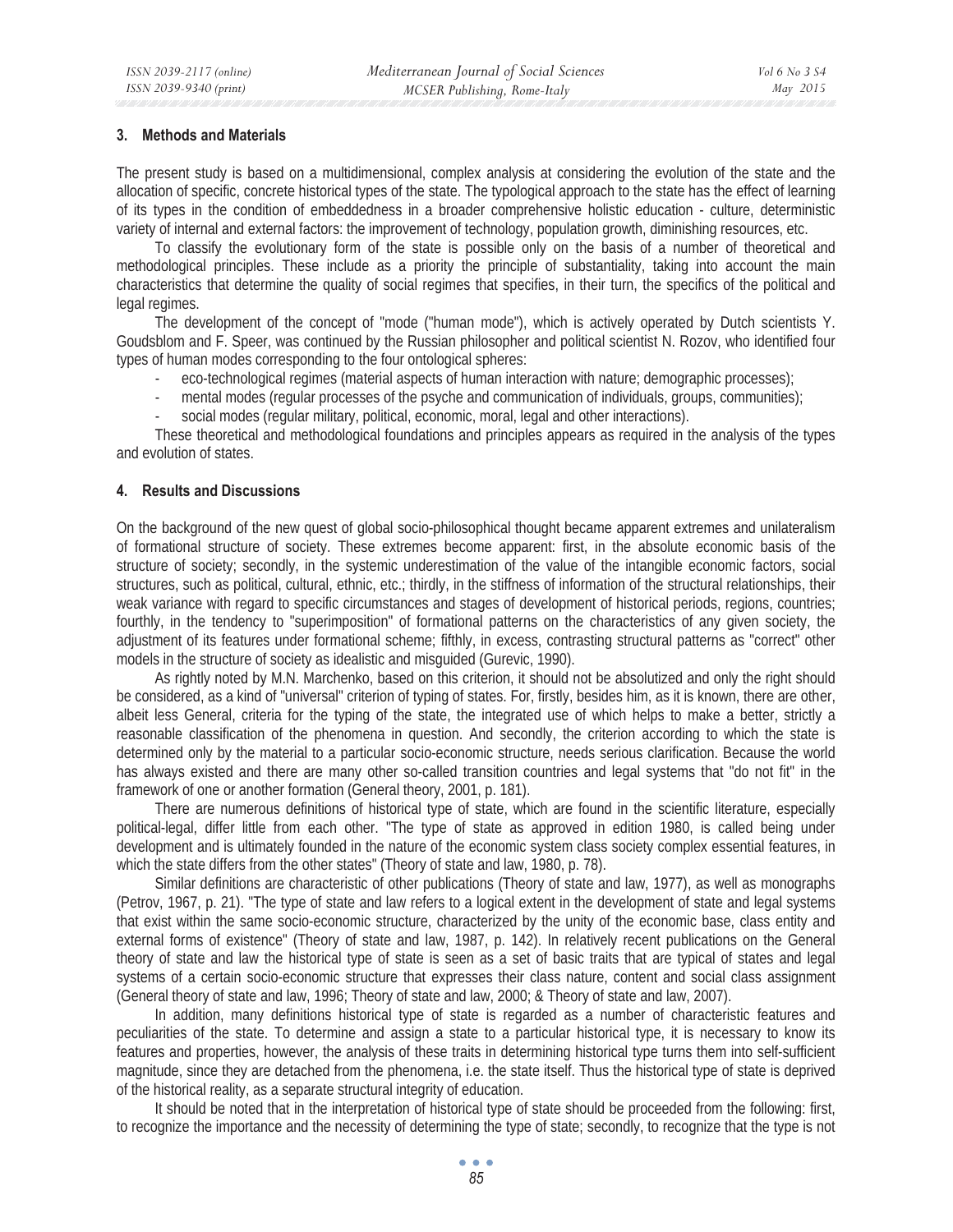| ISSN 2039-2117 (online) | Mediterranean Journal of Social Sciences | Vol 6 No 3 S4 |
|-------------------------|------------------------------------------|---------------|
| ISSN 2039-9340 (print)  | MCSER Publishing, Rome-Italy             | May 2015      |

of any separately existing state, and the scientific category, generalized existing on this historical period states and legal systems; thirdly, this category is not speculative, and is the sum of the most important, common to all these states and legal systems of signs and features and, fourthly, in the process of determining the type of state as based should be taken no formal legal but, above all, essential and substantial characteristics and traits.

The transition from one historical type of state to another is both revolutionary and evolutionary, in the process of transition changes the social purpose, and hence the essence of the state.

The formation of a new type of state occurs by the separation of individual states from the old type and attach them to a new, there is a single process of the struggle of the new with the old, gradually replacing the old with the new.

Today in the academic environment does not receive a distribution analysis of the evolution of society from the point of view of "progress". The review of the issues from the position of a qualitative reorganization of the company into another state in a neutral context complications of cultural forms is updated. In the theory of politogenesis certain popular possesses theoretical paradigm of neoevolutionism. A prominent spokesman is Julian Steward. He adhered to the theory of multi-linear evolution and on this basis showed a functional relationship between the environment that determines the evolutionary diversity of forms, and the level of technology and socio-political organization. The society, according to Steward passes successively eight stages - from hunting and gathering to an industrial society.

Ethnologist, Kalervo Oberg in 1955 proposed a typology of cultural forms based on differences of political structures. Obergovs' typology can be applied to cultures not only in South and Central America, but to other parts of the world. The typology was the following: 1) homogeneous tribes; 2) segmented tribes; 3) politically organized chiefdoms; 4) feudal state; 5) city-States; 6) a theocratic Empire (Oberg, 1955, p. 472-487).

We believe that belonging to state - organized society to a particular historical type should be determined on the basis of the analysis of its modes, aspects and elements of these modes.

Let's refer to the criteria, wearing integrative nature that will help to classify the evolutionary forms of the state. The parameters, variables, reflecting the complex characteristics with obvious "levels" can be selected. This will be the parameters or characteristics, certain changes of which make up the class or type of explained phenomena (dependent variables).

A set of dependent or explained variables at one stage of historical development sets its peculiar trend structure. If the variables are crossing the limits allotted to them, the previous trend-structure "ceases to be oneself" i.e. a phase transition or rise to a qualitatively different stage of development is taking place.

Classification of States according to historical types implies, in our opinion, subject to the following aspects (variables) of basic social modes:

- level of political evolution (the development of political structures and institutions);
- organization and scale of military force, the level of development of communication, such as transport, communication, monitoring tools;
- the level of development of self-production of weapons;
- the ability to create and maintain alliances (the level of development diplomacy) and to provide internal and external legitimization;
- the level of accumulation and development of knowledge and practices (Kononova & Yakimova, 2013);
- the level of development of ways to meet the spiritual needs;
- the development of ways of acculturation (Kirsanova& Korotina, 2014);
- the development of ways of reproduction (nature provide new cycles and new stages of production);
- the development of ways of redistribution and exchange (the order of meeting the needs in terms of economic and geographical diversity);
- the level of development of equipment and technology for peaceful area (Rozov, 2001).

Historical type of state can be formulated on the basis of characteristics at a paired basic parameters of social regimes (political-legal, economic and cultural).

Thus the historical type of state has a certain unity of basic social modes, including compulsory general political power, the mode of exchange and distribution of goods and services.

Ten of the above parameters, just set an ideal historical type of state. Each state corresponds to a certain degree of maturity on all ten parameters.

However, we highlight the level of political development as a universal significance. It can serve as the main criterion or factor for the fixation of transition from one historical type of state to another.

In other words, this criterion allows us to trace the evolutionary series in sequence from less developed and simple to the more complex and developed forms of political organization. In determining evolutionary row in the categories of increasing complexity we are aware that the process of change from simple to complex is not the essence of the cultural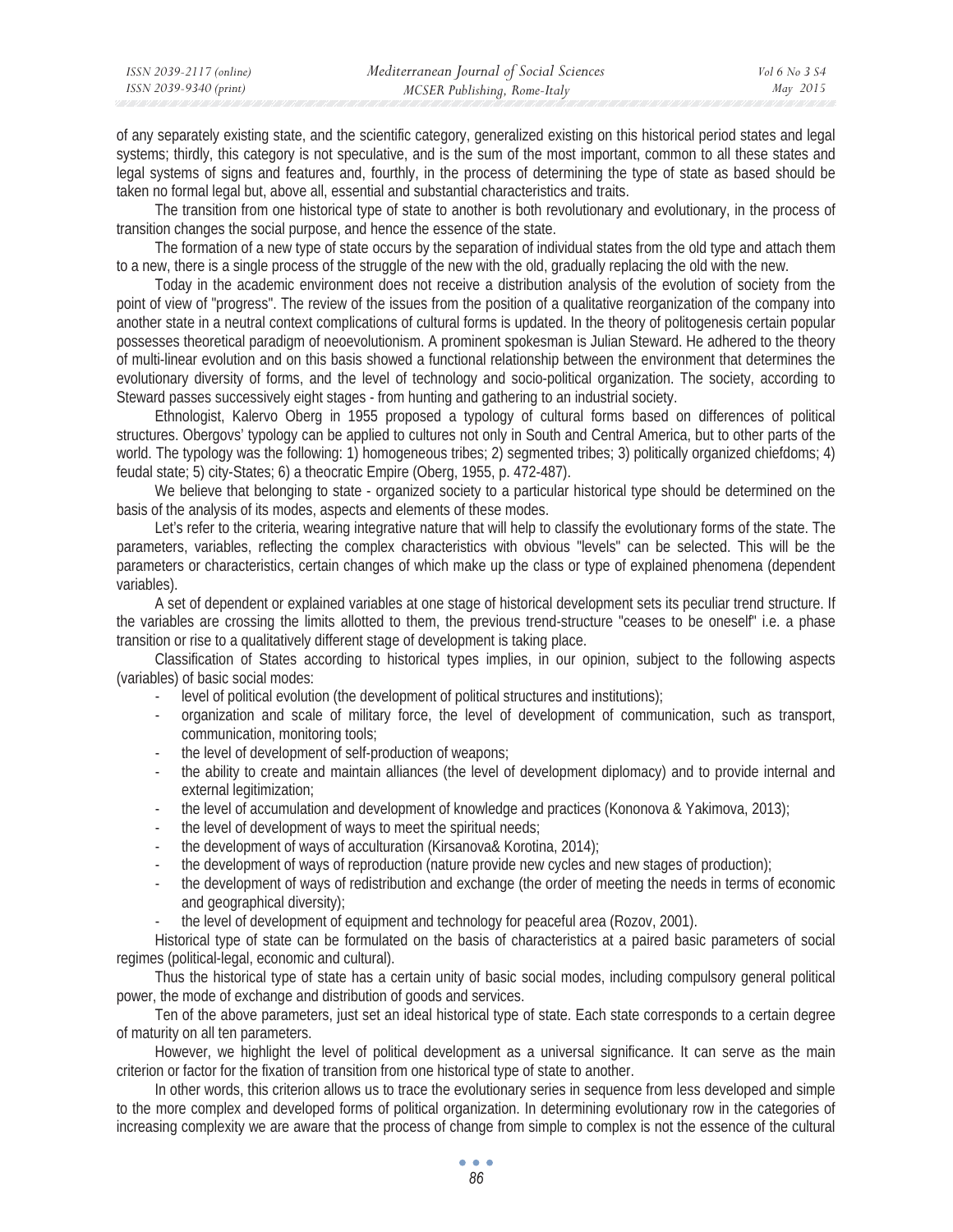and political evolution. In this case, it is difficult to explain cyclical development and those cases where at different stages of evolution again appear similar political structures. Here it is useful to refer to the concept of structural changes. Evolution will be understood as "the process of structural reorganization in time, as a result of which occurs the form or structure which is qualitatively different from previous forms". (Voget, 1975, p. 862).

As an example, here is a table from the study of A.V. Korotaeva on the relationship between the type of economy and the level of political integration (Korotaeva, 1991, p. 141).

**Table 1.** The types of farming and the level of political development

| Index of statehood |              |               |                | Total                 |
|--------------------|--------------|---------------|----------------|-----------------------|
|                    | ΔQ           | $\sim$        |                | Οŏ                    |
| $-1$               | $\sim$       |               | 10             |                       |
|                    |              |               | $\sim$<br>∠⊾   | JU                    |
| Total              | $\sim$<br>◡∠ | $\sim$ $\sim$ | $\Gamma$<br>ັບ | $-$<br>$\overline{u}$ |

 $\overline{A}$  – appropriated economy, B – early agriculture, C – well developed agriculture;

0 - 7 «index of statehood» by George. Murdock, where in general: 0 – simple communities,

1 - 4 – society with well-developed internal structure and chiefdom, 5 - 7 – state formations of varying difficulty.

It is clearly seen that there is a positive relationship between the complexity of systems management and the growth of political centralization.

Obviously, the historical development of states went in different ways, but at the same time, it is, as rightly pointed out by Jonathan Haas, has "such important common features, as the nascent bureaucracy, the ruling elite, the state religion, the standing army and a centralized economy. These common features, expressing the essence of the state organization, occur in cultures that provide an answer to such similar forces, as population pressure, decreasing resources and increasing complexity of society" (Hass, 1995, p. 22).

A certain level of political evolution defines the boundary separating state formations of the same type from public entities of another type. The important point is to identify signs of determination through which the crossing of the border is carried out. So, A.V. Korotayeva determines the level of political evolution or the level of statehood by two parameters: the number nadobny of hierarchical levels and their development, as well as the specialization of the apparatus of coercion (Korotaeva, 1991, p. 136-191).

Carneiro calls the state the social structure with a government that can force people to work and war. Here we see two operational parameters: the presence/absence of the government and the ability/inability of the government to force people to work and war. Under this definition, the "presence/absence of government" will be the parameter or attribute, the change of which will make up the class or type explain phenomena (level political evolution).

Another researcher T. Skocpol determined basic transformation of the state through the implementation of classbased revolts from below, thereby highlighting three main parameters: the speed of transformation, its base or non-base character and the presence/absence of class-based revolts from below. Skocpol used as a dependent variable two of the three parameters - the second and third. In other words, the transformation of state structures and the presence of uprisings from below are the dependent variable for the re-interpretation of historical type of state.

Here is another example of determining the state belonging to Alf Ross. He believes that state action can speak intelligently in two cases: "when the action is the realization of a state authority or official powers of coercion" and "when the action is the execution of a certain work, paid from the state Treasury" (Ross Alf., 1960, p. 123-124). Ross leads the state's actions (the actions of man, as if they are proceeded from the state) by four points: this person wields power as holding a public office; his powers include the power to order others; these powers are not carried out for its own interests and in the interests of legal institutions for the common good; when these powers are intertwined with others, in the money making system of power (government). Here, as in the case of Carneiro, the most important parameter (dependent variable) is the presence of state power (apparatus of coercion), which is lawfully established for the public good (the second parameter).

Researchers differently determine the phase state of development of society (politogenesis) and properly interpret evolutionary forms (historical types) of state. We identify three such historical types:

- traditional state;
- feudal state;
- modern state.

The chiefdom represents a type of socio-political organization, which creates the preconditions for the transition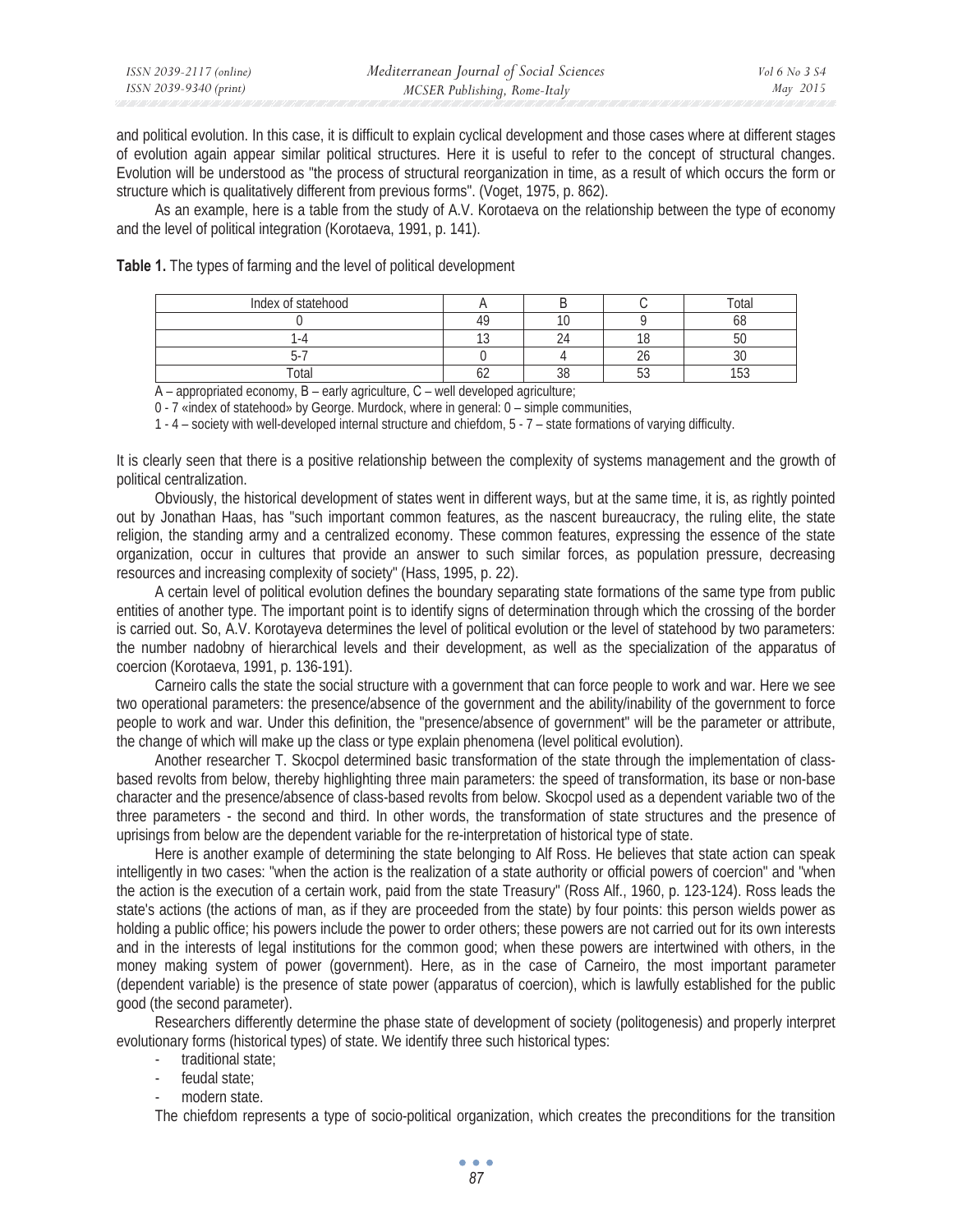from communal autonomy to the state. Therefore, the chiefdom we will also explore as independent historical type. In the Marxist-Leninist historiography not "chiefdom" but "military democracy" was seen as a form of social organization period of decomposition of the tribal system and the transition to the state.

In the same vein, on the basis of common economic base, a single class entity and uniform principles of organization and activity stood out of the state of classical types (slave, feudal, capitalist). Within these historical types statehood is stood out so-called subtypes. In the slave - Patriarchal-slave (statehood countries of the Ancient East) and antique (statehood Ancient Greece and Rome). In feudal feudal, caste, absolutist. In the bourgeois - industrial and imperialist.

All this means that the problem of the typology of the state is complex and not amenable to a single interpretation. Historical types of States and their political level can be expressed by the following examples.

Traditional state in its typological interpretation is characterized by the presence of petty despots, kingdoms, kingdoms, principalities ... By I. M. Dyakonov this type includes the State of Yin in China and all that preceded the Qin Empire until the III century BC; in Japan - all renegotation era until the Nara period (III-VI centuries BC); in Europe - Creto-Mycenaean civilization of the second Millennium BC (and in the first Millennium BC - Etruscan); early States of the North and East, the Anglo-Saxon to the IX century ad; the Scandinavian and Slavic to XII century.; in Africa to the type of early ancient societies can be attributed to the state Malinke, Songhay VII-XV CC. BC, the state of the Hausa people with the X - XI centuries BC and the state of the Congo, of bunyoro and Buganda (XVIII century), etc. (Diakonov, 1994, p. 38).

In this state there is a centralized institution with official positions, which is not limited to kinship and military elite, and which is able to force people to work and war. There are also structures of power with a monopoly on legitimate violence in the territory. This type may have anti-state form, but nevertheless it is able to perform the basic functions of the state (the organization of military force, maintaining its legitimacy). Society of early statehood may be equal to each other.

The feudal state as a historical type of state includes various territorial Empire, the Principality and the Kingdom of the feudal structure, protocapitalist city-States. Examples of state entities of this type can serve as the Chinese Empire since the Han from the first century ad; the Empire in Japan XII-XVI centuries; the Mauryan state (IV-II century BC); The Byzantine Empire; the Achaemenid Empire of the Persians; the Empire of Charlemagne; the Mongolian nomadic Empire; Ottoman Empire; Muscovy XIV-XVI centuries; the colonial empires of Portugal and Spain, etc.

In the feudal state was systemized management of large territories. The Central bureaucracy was carried out by a variety of functional activities, concentrated in their hands the military, tribute, customs, judicial, partly ecclesiastical matters. However, dispersion or the dualism of political power: the power in the center and the individual power of the feudal lords, their estates and seniors is observed. On the local level, the power belonged to the rulers, bearing different names (king Basileus, Prince, Han, Lord, Baron, Mandarin, Bai, etc.), but performing essentially the same governmental functions.

The Code of General laws is formed, but local laws of the provinces and cities continued to play an important role.

The concept of the feudal state is associated primarily with the dominant forms of social and political organization of the European middle ages, with specific dependency relationships (Liege/vassal) based on the existence of fief supports this relationship.

The modern state typologically originates in the Netherlands since the end of XVI century, in England from the late XVII century, in France, Prussia in different measurement from the middle of XVIII - early XIX centuries., in most countries of Western Europe - where at the beginning, where since the mid XIX century., in Russia in different aspects from the beginning of the XVIII - beginning of XX centuries, Turkey, Japan since the late XIX century, in China, India, Brazil, most countries rest of the world since the mid- XX century the United States, Australia, Canada and others are modern States from the XVIII century. Today to this belong the vast numbers of states. Such state is also called national government.

Thanks to the principle of territorial organization of political power, centralization and institutionalization of political authority and monopoly on the legitimate use of force within the national society, the state was able to maintain the population and control the law and order, to build up their military capabilities and to conquer new territory, to support the civil loyalty and use advantages of the market economy.

# **5. Conclusions**

The type is a scientific category, a collective image of the actually existing on this historical period states and legal systems. This category is the sum of the most important, common to all these states and legal systems of signs and features and in the process of determining the type of state as a basis should be taken not formal legal but, above all,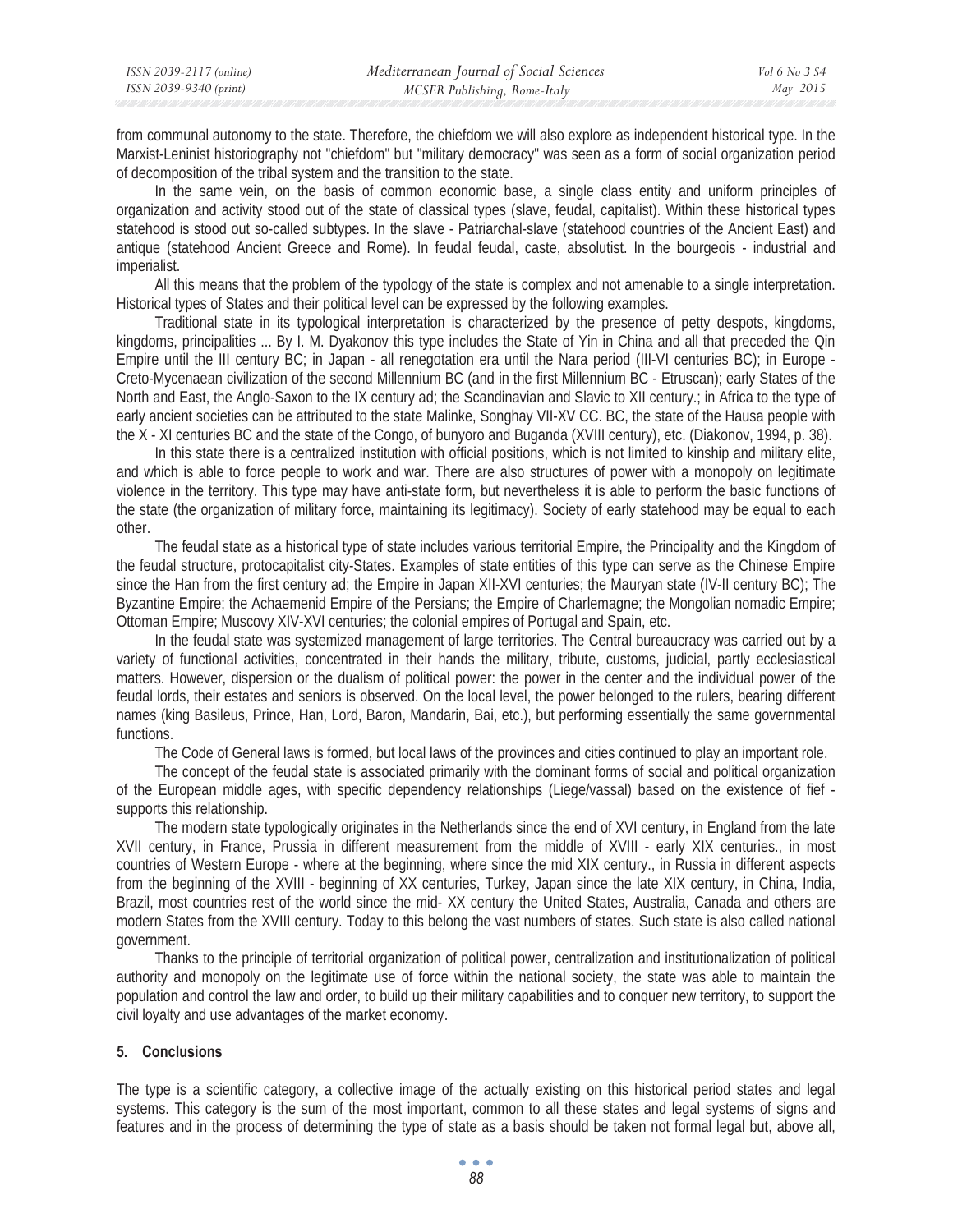essential and substantial characteristics and traits.

The transition from one historical type of state to another is both revolutionary and evolutionary, in the process of transition changes the social purpose, and hence the essence of the state. The formation of a new type of state occurs by the separation of individual states from the old type and attaching them to a new, there is a single process of the struggle of the new with the old, gradually replacing the old with the new.

Historical type of state can be formulated on the basis of characteristics of paired basic parameters of social regimes (political-legal, economic and cultural). Such signs include: the level of political evolution (the development of political structures and institutions); the level of organization and scale of military force, the level of development of communication, such as transport, communication, monitoring tools; the level of development of self-production of weapons; the ability to create and maintain alliances (the level of development diplomacy) and to provide internal and external legitimacy; the level of accumulation and development of knowledge and practices; the level of development of ways to meet the spiritual needs; development of methods of acculturation; the level of development of methods of reproduction (nature provide new cycles and new stages of production); the level of development of methods of redistribution and exchange (the order of meeting the needs in terms of economic and geographic diversity); the level of development of equipment and technology for peaceful area.

Clearly identified such phase state of development of society (politogenesis) and evolutionary forms (historical types) of states as: traditional state; the feudal state; the modern state.

There are four innovative stages in the legal institutionalization of modern political domination: civil state, the rule of law, democratic state of law and social state.

During the existence of legal, philosophical, and political science dozens of different theories and doctrines were created, so many attempts of evolutionary typology of forms of the state were made. Made Hundreds, if not thousands of contradictory assumptions were declared. However, arguments about the nature of the state, its essence and the conditions of occurrence continue to the present day. Theoretical difficulties were associated with the complexity and ambiguity of concrete historical processes of formation and development of the state.

### **References**

Gorodtsov, V.A. (1927). The Typological method in archaeology. Ryazan. pp. 172.

- Gurevich, A.J. (1990). The Theory of formations and the reality of history //Questions of philosophy. №11.pp.11-37.
- Dyakonov, I.M. (1994). The paths of history. M. pp. 27-53.
- Jellinek, G. (1903). The Right of the modern state. Vol. 1. The General doctrine about the state. SPb. pp.148.
- Karabulatova, I.S. (2015). The problems of linguistic modeling of new Eurasian linguistic personality in multilinguistic and mental environment (by example of onomasphere). In the: Middle-East Journal of Scientific Research 17 (6). pp. 791-795.
- Karabulatova, I.S., Sayfulina F.S. & Ahmetova B.Z. (2013). Ethno-lingual aspect of modern functioning of Russian dialects in North Kazakhstan (on an example of Kostanai region). In the: World Applied Sciences Journal Issue 27 (Education, law, economics, language and communication). pp. 137-140.

Kareev, N.I. (1905). Typological and world-historical perspective in the study of history. //in: proceedings of the St. Petersburg Polytechnic Institute (economic. DEP.). Vol. 3. Vol. 1-2. SPb. pp.93.

Korotayev, A.V. (1991). Some economic background of class formation and politogenesis// Archaic society: key problems of the sociology of development. M. Part 1. pp.156-160.

Lubashic V.J., Mordovtsev A.Y. & Mamichev A.Y. (2013). State power: paradigm, methodology and typology. M.

Lubsshic V.J., Mordovtsev A.Y & Mamyshev A.Y. (2010). Theory of state and law. Rostov on Don. pp.502.

General theory of law and state, (1996). Edited by V.V. Lazarev. Ɇ., 1996.pp.472.

General theory of state and law, (2001). Academic course. Vol. 1 /Resp. editorship of Professor M.N. Marchenko. M. pp.123-154.

Petrov, V.S. (1967). The Type and form of the state. L. pp.140-142.

Rzhevskiy, V.A. (1992). Fundamentals of state and law. Rostov on Don. pp.48-61.

Rozov, N. (2001). Towards a reasonable periodization of world history //the Time in the world. Vol.2. Novosibirsk. pp. 449–461.

Theory of state and law (1977). Edited by A.M. Vasiliev. M. pp. 3–22.

Theory of state and law (1980). Edited by A.I. Denisov. M. pp.432. pp.616.

Theory of state and law (1987). Resp. edited by A. I. Korolev, L. S. Javic. 2nd ed. L. pp.20.

Theory of state and law (2000). Edited by Professor V.M. Karelskiy & Professor V.D. Perevalov. Ɇ. pp.35-38.

Theory of state and law (2007). Under the editorship of prof. N.I. Matuzov & Professor A.V. Malko. M., 2004. pp. 308.

Haas, J. (1995). The Road to statehood // Alternative ways of early statehood/ Resp. edited by I.N. Kradin & V.A. Linsha. Vladivostok: Dalnauka. pp.19-22.

Adams, R.N. (1975). Energy and Structure. A Theory of Social Power. Austin. pp.33-35.

Aron, R. (1965). Democratie et Totalitarisme. Gallimard. pp.378.

Fried, M.H. (1967). The evolution of political society; An essay in political anthropology. New York: Random House. pp.713-731.